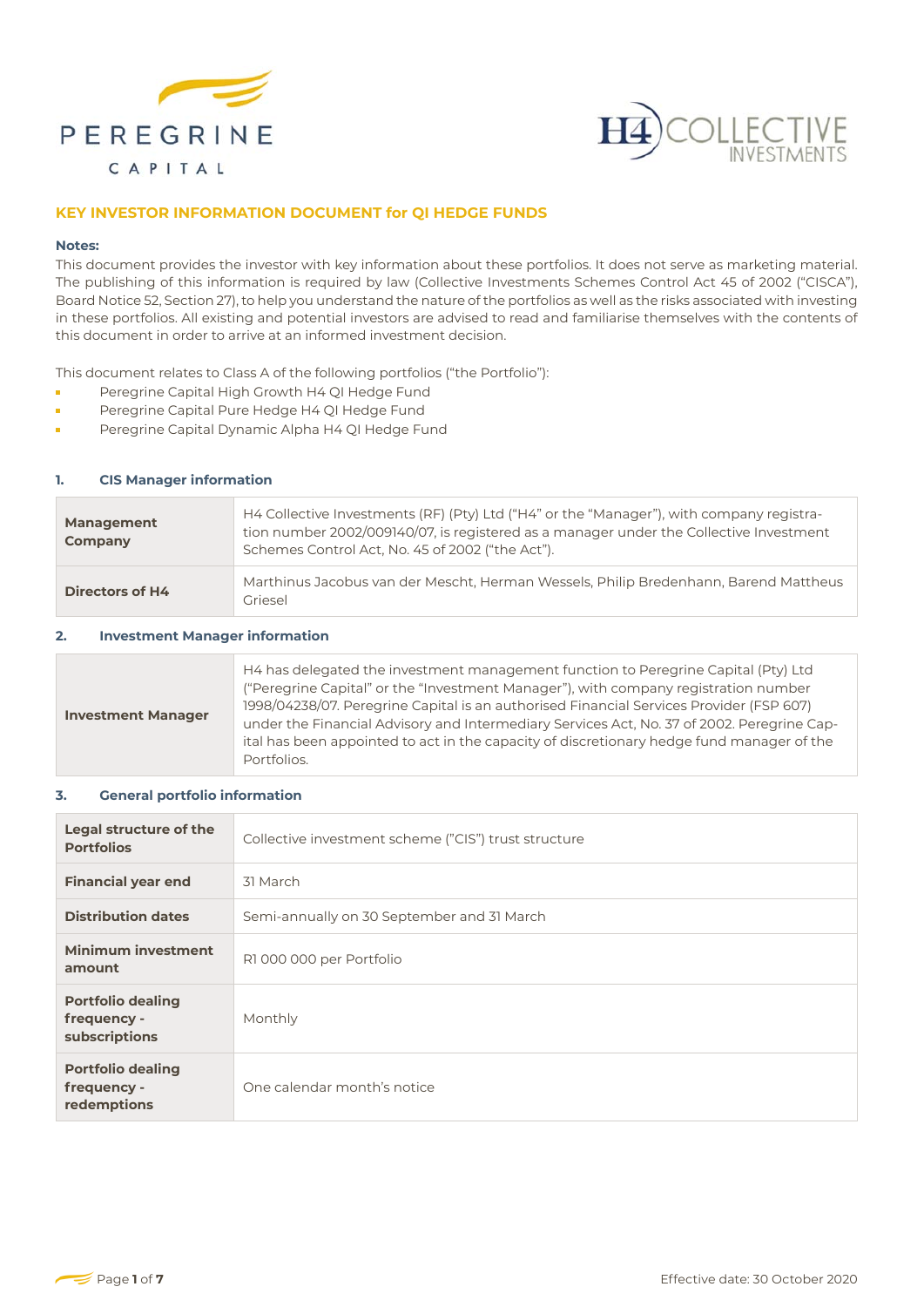| <b>Minimum additional</b><br>lump sum investment<br>amount         | Save if H4 waives such amount, the minimum additional investment amount shall be R50<br>000, per Portfolio                                                                                                                                                                                                                                                                                                                                                                                                                                                                                                                                                                                                                                                                                                                                                                                                                                                                                                                                                        |  |  |
|--------------------------------------------------------------------|-------------------------------------------------------------------------------------------------------------------------------------------------------------------------------------------------------------------------------------------------------------------------------------------------------------------------------------------------------------------------------------------------------------------------------------------------------------------------------------------------------------------------------------------------------------------------------------------------------------------------------------------------------------------------------------------------------------------------------------------------------------------------------------------------------------------------------------------------------------------------------------------------------------------------------------------------------------------------------------------------------------------------------------------------------------------|--|--|
| <b>Minimum monthly</b><br>debit order investment<br>amount         | The minimum monthly debit order investment amount shall R5 000 per Portfolio                                                                                                                                                                                                                                                                                                                                                                                                                                                                                                                                                                                                                                                                                                                                                                                                                                                                                                                                                                                      |  |  |
| <b>Minimum partial</b><br>withdrawal amount                        | Save if H4 waives such amount, the minimum partial withdrawal amount shall be R50 000<br>per Portfolio                                                                                                                                                                                                                                                                                                                                                                                                                                                                                                                                                                                                                                                                                                                                                                                                                                                                                                                                                            |  |  |
| <b>Minimum partial</b><br>switch amount                            | Save if H4 waives such amount, the minimum partial switch amount shall be R50 000 per<br>Portfolio                                                                                                                                                                                                                                                                                                                                                                                                                                                                                                                                                                                                                                                                                                                                                                                                                                                                                                                                                                |  |  |
| <b>Minimum transfer</b><br>amount                                  | Save if H4 waives such amount, the minimum transfer of ownership amount shall be R50<br>000 per Portfolio, subject to a minimum lump sum investment of R1 000 000 per Portfolio<br>for the transferee, where the transferee is not already an investor in the relevant Portfolio                                                                                                                                                                                                                                                                                                                                                                                                                                                                                                                                                                                                                                                                                                                                                                                  |  |  |
| <b>Valuation and pricing</b><br>methodology                        | The H4 portfolio valuation policy will apply to the Portfolios. H4 shall ensure that all assets<br>of the Portfolios are independently valued, and if not valued independently, ensure that<br>such valuation of assets is independently verified. The value of participatory interests<br>is calculated on a net asset value ("NAV") basis. The NAV is the total value of all assets<br>including any income accruals and less any permissible deductions for a particular class of<br>participatory interests. The price of participatory interests is calculated by dividing the NAV<br>by the number of participatory interests in issue for that class.                                                                                                                                                                                                                                                                                                                                                                                                      |  |  |
| <b>Liquidity risk</b><br>management                                | Liquidity risk is the risk that the Portfolio will not have sufficient cash available to meet<br>its repurchase, settlement and other obligations. Adequate liquidity is dependent upon<br>the Investment Managers' ability to efficiently manage both expected and unexpected<br>cash flows and collateral requirements, without adversely affecting the positioning of<br>the Portfolio. The Investment Managers monitor and manage the liquidity risk at both a<br>position level and a Portfolio level on a daily basis, to ensure that there is sufficient free cash<br>available to increase position levels within the Portfolio, meet margin calls and facilitate<br>investor withdrawal requests.<br>Investors are required to give one calendar month's written notice for any withdrawal<br>of participatory interests. Investors repurchase rights in exceptional circumstances, are<br>detailed in the H4 Hedge Fund Portfolios Terms and Conditions.                                                                                                |  |  |
| <b>Gating, side pocketing</b><br>and suspensions of<br>withdrawals | In exceptional circumstances, and when it is in the interests of Investors, H4 is permitted<br>by the Deed and applicable regulations to restrict or suspend withdrawals, or to establish a<br>new portfolio for purposes of side pocketing. If your investment in a Portfolio/s is affected by<br>any of these mechanisms, H4 will contact you to discuss the applicable process.                                                                                                                                                                                                                                                                                                                                                                                                                                                                                                                                                                                                                                                                                |  |  |
| <b>Change to Investment</b><br><b>Strategy</b>                     | H4 has to request and receive prior approval from the FSCA to amend any provision in the<br>Supplemental Deed of a Portfolio. The request to the FSCA will state the reasons for the<br>proposed amendment and the impact or benefit this is likely to have for Investors.                                                                                                                                                                                                                                                                                                                                                                                                                                                                                                                                                                                                                                                                                                                                                                                        |  |  |
| <b>Treating Customers</b><br>Fairly ("TCF")                        | H4 has always understood that in order to build and ensure a sustainable and enduring<br>business, we must ensure that our customers' interests are central to everything we do.<br>Treating customers fairly is considered a top priority and a standing item on the agenda<br>of meetings of the H4 board of directors. H4 has adopted a formal TCF policy that requires<br>monitoring of compliance with TCF principles and that prompt corrective action be taken<br>when TCF shortcomings are identified. The TCF policy also includes a complaints procedure<br>that requires all complaints to be logged in a complaints register and reported to the H4<br>board of directors. In order to support management's commitment to TCF, H4 participates<br>in its group TCF Forum. The TCF Forum has been established and tasked to oversee, advise<br>and coordinate TCF efforts across the Citadel group of companies. An annual TCF gap<br>analysis is prepared by the H4 management team and submitted to the TCF Forum for<br>review and recommendations. |  |  |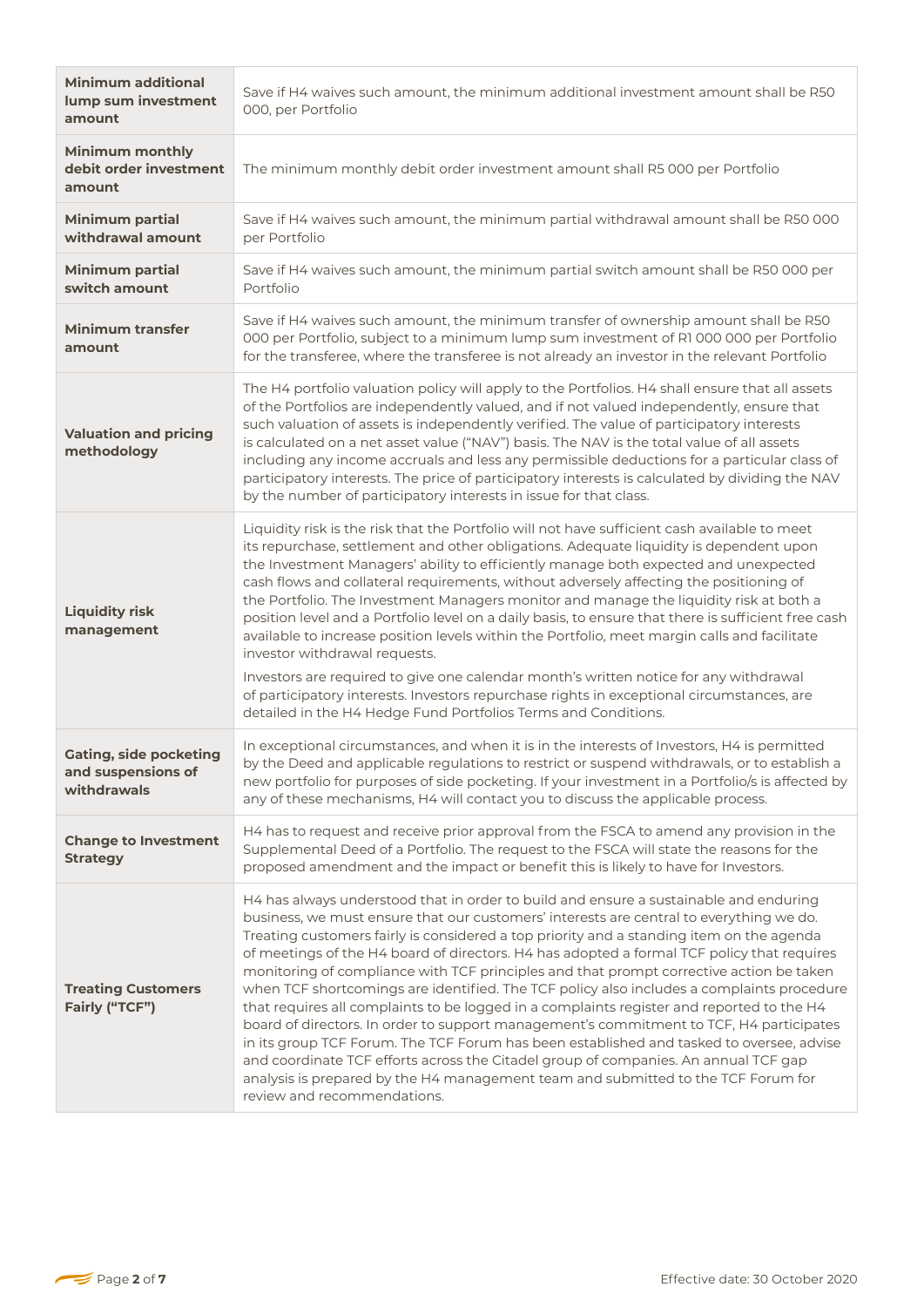| <b>Preferential treatment</b>                                                                                                                                                                                                                                                                                                                                                                                                                                                                                                                                                                                                                                                                                                                                                                                                                                                                                                                                                                       | The directors and employees of Peregrine Capital may hold an investment in the<br>Portfolio(s). The investments may be allocated into a reduced fee paying class. Any<br>investment placed within this class shall be at the discretion of the Investment Manager.                                                                                                                                                                                                                                                                                                                                                                                                                                                                                                                                                                                                                                                      |  |  |
|-----------------------------------------------------------------------------------------------------------------------------------------------------------------------------------------------------------------------------------------------------------------------------------------------------------------------------------------------------------------------------------------------------------------------------------------------------------------------------------------------------------------------------------------------------------------------------------------------------------------------------------------------------------------------------------------------------------------------------------------------------------------------------------------------------------------------------------------------------------------------------------------------------------------------------------------------------------------------------------------------------|-------------------------------------------------------------------------------------------------------------------------------------------------------------------------------------------------------------------------------------------------------------------------------------------------------------------------------------------------------------------------------------------------------------------------------------------------------------------------------------------------------------------------------------------------------------------------------------------------------------------------------------------------------------------------------------------------------------------------------------------------------------------------------------------------------------------------------------------------------------------------------------------------------------------------|--|--|
| <b>Side letters</b>                                                                                                                                                                                                                                                                                                                                                                                                                                                                                                                                                                                                                                                                                                                                                                                                                                                                                                                                                                                 | H4 and Peregrine Capital have entered into a side letter with an institutional investor. The<br>side letter allows for a reduced performance fee if the aggregated investment value in<br>one or more of the Portfolios is in excess of R500m. The institutional investor is a qualified<br>investor hedge fund managed and administered by H4.                                                                                                                                                                                                                                                                                                                                                                                                                                                                                                                                                                         |  |  |
| Investors will receive the following documents:<br>monthly statement;<br>Ē,<br>quarterly breakdown of profit and loss for the quarter, which represents an<br>Ē<br>investor's pro-rata portion of the Portfolio's profit and loss and not a report on<br>income, dividends and interest earned by the investor for the period. The quarterly<br>breakdown of profit and loss should not be used by investors in the completion of<br>their provisional tax payments or income tax returns;<br><b>Investor reporting</b><br>if applicable, semi-annual distribution notices; and<br>n,<br>if applicable, certificates of income and capital gains for tax purposes, annually<br>$\blacksquare$<br>or on withdrawal of participatory interests.<br>The following documents are available at www.peregrine.co.za:<br>fund fact sheets, referred to as Minimum Disclosure Documents ("MDD");<br>Ē<br>quarterly risk report, this is an annexure to the MDD at the end of each calendar<br>г<br>quarter. |                                                                                                                                                                                                                                                                                                                                                                                                                                                                                                                                                                                                                                                                                                                                                                                                                                                                                                                         |  |  |
| <b>Annual abridged</b><br>report                                                                                                                                                                                                                                                                                                                                                                                                                                                                                                                                                                                                                                                                                                                                                                                                                                                                                                                                                                    | The latest annual abridged report of the H4 Qualified Investor Hedge Fund Scheme is<br>available on request, from H4 at hedge@h4ci.co.za or +27 86 000 7993.                                                                                                                                                                                                                                                                                                                                                                                                                                                                                                                                                                                                                                                                                                                                                            |  |  |
| <b>Permissible</b><br><b>Deductions</b>                                                                                                                                                                                                                                                                                                                                                                                                                                                                                                                                                                                                                                                                                                                                                                                                                                                                                                                                                             | The amounts which may be deducted from the Portfolios are -<br>charges payable on the buying or selling of assets such as brokerage, marketable<br>Ē.<br>securities tax, securities lending fees and settlement fees;<br>auditor's fees, bank charges, trustee and custodian fees and other levies or taxes;<br>Ē,<br>service charges of H4, which includes the Investment Manager's management and<br>Ē,<br>performance fees and administration fee.                                                                                                                                                                                                                                                                                                                                                                                                                                                                   |  |  |
| <b>Permitted instruments</b>                                                                                                                                                                                                                                                                                                                                                                                                                                                                                                                                                                                                                                                                                                                                                                                                                                                                                                                                                                        | Subject to such restrictions as may apply under the Act, the Portfolios may invest in all<br>financial instruments, including but not limited to equity, derivative, real estate and fixed<br>income instruments, preference shares, notes and instruments based on an index, and any<br>other assets and investment instruments of any kind. The Portfolios are permitted to invest<br>in foreign instruments. The Portfolios are not fund of hedge funds.                                                                                                                                                                                                                                                                                                                                                                                                                                                             |  |  |
| <b>Re-hypothecation of</b><br><b>Assets</b>                                                                                                                                                                                                                                                                                                                                                                                                                                                                                                                                                                                                                                                                                                                                                                                                                                                                                                                                                         | Re-hypothecation refers to the practice whereby the prime broker uses the securities of a<br>Portfolio as collateral for the prime broker's own purposes. The prime broking mandates in<br>place does not permit the re-hypothecation of assets.                                                                                                                                                                                                                                                                                                                                                                                                                                                                                                                                                                                                                                                                        |  |  |
| <b>Counterparty</b><br>exposure - calculation<br>methodology                                                                                                                                                                                                                                                                                                                                                                                                                                                                                                                                                                                                                                                                                                                                                                                                                                                                                                                                        | Counterparty exposure shall be calculated equal to any initial and variation margin posted<br>to and held by a counterparty, and any net exposure generated through a scrip lending<br>agreement.                                                                                                                                                                                                                                                                                                                                                                                                                                                                                                                                                                                                                                                                                                                       |  |  |
| <b>Associated Risks</b>                                                                                                                                                                                                                                                                                                                                                                                                                                                                                                                                                                                                                                                                                                                                                                                                                                                                                                                                                                             | This disclosure should not be seen as exhaustive and Investors are encouraged to take<br>independent advice before investing in the Portfolios. The Portfolios are exposed to the<br>following risks, among others:<br><b>Market risk</b><br>Market risk can be defined as the risk that positions can lose their value due to changing<br>market conditions including prices, volatility and market liquidity. The Investment<br>Managers monitor and adjust the overall gross and net exposures of the Portfolio to<br>manage the market risk.<br><b>Concentration risk</b><br>Concentration risk is the risk that the Portfolio is too heavily weighted in a certain sector,<br>asset class or single position. This could result in a negative impact on the Portfolio if the<br>concentrated position loses money. Significant exposures may be taken in individual<br>positions and/or sectors from time to time. |  |  |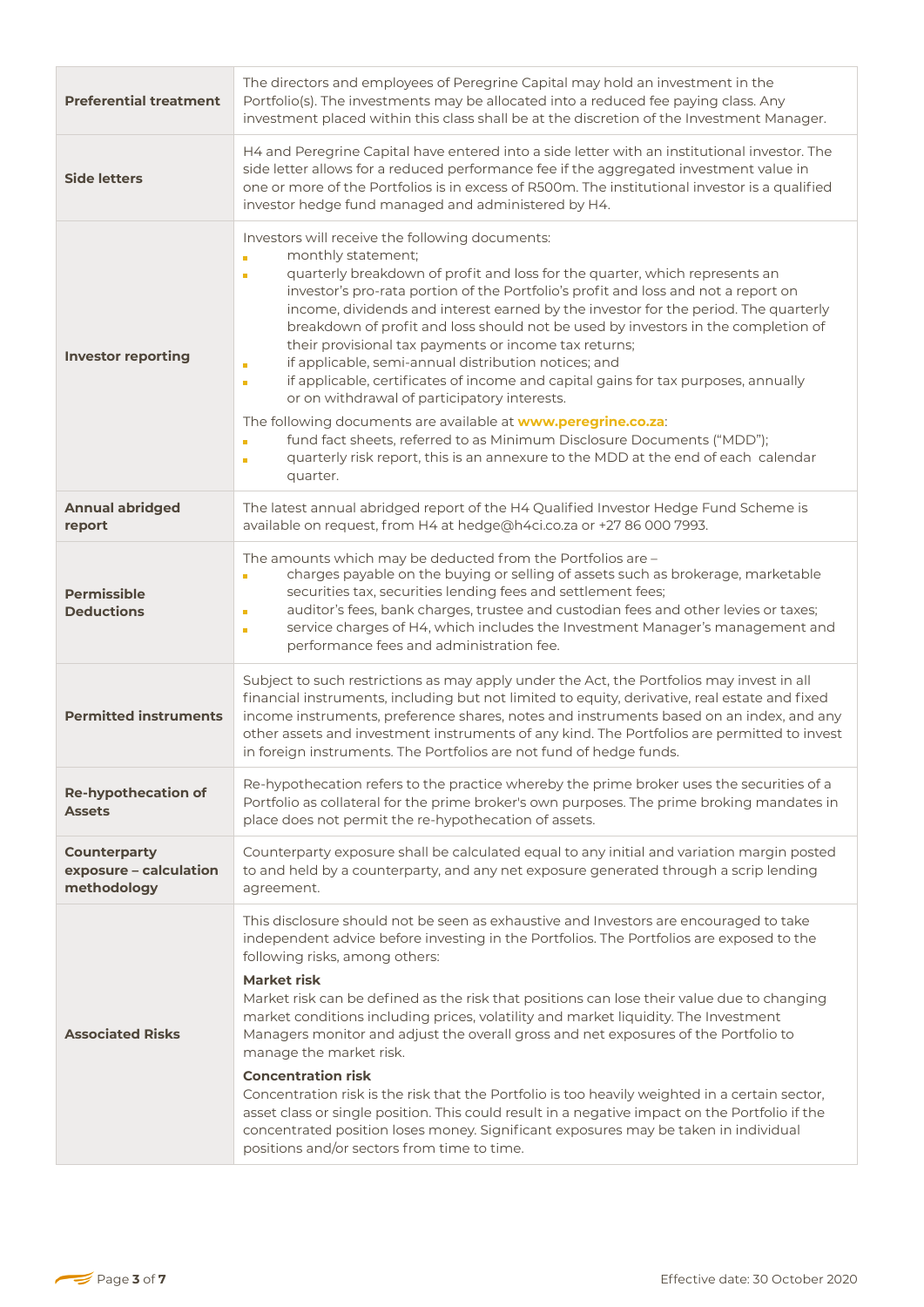|                            | Leverage<br>Leverage is the use of financial instruments to increase the potential return in the Portfolio.<br>The Investment Managers use futures, options, CFD's and short-selling, among other<br>instruments, which all potentially increase the leverage of a position/the Portfolio. The<br>prime broker is the main provider of leverage. The Investment Managers monitor the gross<br>and net exposure of the Portfolio on an ongoing basis in order to ensure that the level of<br>risk within the Portfolio is deemed to be appropriate relative to their investment outlook.<br>The limits on the on the use of leverage are detailed in section 7 below.                                                              |
|----------------------------|-----------------------------------------------------------------------------------------------------------------------------------------------------------------------------------------------------------------------------------------------------------------------------------------------------------------------------------------------------------------------------------------------------------------------------------------------------------------------------------------------------------------------------------------------------------------------------------------------------------------------------------------------------------------------------------------------------------------------------------|
|                            | <b>Hedging</b><br>Hedging in the Portfolio is actively used to manage currency, sector and market exposure.<br>The Investment Managers use options, futures and short positions, among other<br>instruments, to hedge the Portfolio.                                                                                                                                                                                                                                                                                                                                                                                                                                                                                              |
|                            | <b>Short-selling Risk</b><br>Short-selling refers to the practice of borrowing an asset to sell today in exchange for cash,<br>with the expectation that its price falls during the investment period before repurchasing<br>the asset and returning it to the owner. Short-selling can be undertaken for various reasons,<br>including to hedge specific sector risks or to manage a Portfolio's total market exposure.<br>Short sales create leverage or gearing for the underlying Portfolio, thereby amplifying<br>investment performance. The Portfolio may be exposed to risk if the price of a short position<br>increases in value more than a long position, or if there is a scrip recall during unfavourable<br>times. |
|                            | <b>Duration/Interest Rate Risk</b><br>The Investment Managers monitor the interest rate risk inherent in individual positions<br>and in the Portfolio as a whole. A variety of instruments and tools are used to manage the<br>interest rate risk to achieve the desired level of exposure in the Portfolio.                                                                                                                                                                                                                                                                                                                                                                                                                      |
|                            | <b>Credit Risk</b><br>Where active positions are taken in credit instruments, the Investment Managers ensure<br>that the expected return is sufficient compensation for the credit risk taken. In addition, the<br>Investment Managers only transact with reputable entities using publicly available financial<br>information and their own trading records to rate these entities.                                                                                                                                                                                                                                                                                                                                              |
|                            | Other risks<br>The Portfolios may be subject to other risks, such as settlement risk, currency risk and<br>custody risk.                                                                                                                                                                                                                                                                                                                                                                                                                                                                                                                                                                                                          |
| <b>Delegated functions</b> |                                                                                                                                                                                                                                                                                                                                                                                                                                                                                                                                                                                                                                                                                                                                   |
|                            | Defects point 2 shoun for Investment Menographinformetian                                                                                                                                                                                                                                                                                                                                                                                                                                                                                                                                                                                                                                                                         |

| 4. | <b>Delegated functions</b> |  |
|----|----------------------------|--|
|----|----------------------------|--|

| <b>Investment Manager</b> | Refer to point 2 above for Investment Manager information.                                                                                                                                                                                                                                                                                                                                                                                                                                                                                                                                                                                                                                                                                                                      |  |  |
|---------------------------|---------------------------------------------------------------------------------------------------------------------------------------------------------------------------------------------------------------------------------------------------------------------------------------------------------------------------------------------------------------------------------------------------------------------------------------------------------------------------------------------------------------------------------------------------------------------------------------------------------------------------------------------------------------------------------------------------------------------------------------------------------------------------------|--|--|
| <b>Custodian</b>          | H4 has appointed Standard Bank of South Africa Limited as the custodian of the H4<br>Qualified Investor Hedge Fund Scheme and the Portfolios. No conflicts of interest between<br>H4 and the custodian have been identified.<br>The main responsibilities of the custodian are to ensure that:<br>there is legal separation of assets held under custody;<br>there is an appropriate system of internal control has been established and<br>$\blacksquare$<br>maintained by H4; and<br>portfolio investment restrictions are adhered to<br><b>In</b><br>the sale, issue, repurchase or cancellation of participatory interests on or behalf of<br>$\mathbf{r}$<br>the H4 Qualified Investor Hedge Fund Scheme is carried out in accordance with the<br>CISCA Act and the deeds. |  |  |
| <b>Administrator</b>      | H4 has entered into service level agreements with the following administrators:<br>Maitland Hedge Fund Services (Pty) Ltd; and<br>Sanne Fund Services (Pty) Ltd<br>No conflicts of interest between H4 and these administrators have been identified.<br>The functions delegated by H4 to the administrators are:<br>recording of all transactions within the Portfolios;<br>$\mathbf{r}$<br>preparation of the Portfolio valuations;<br>$\mathbf{r}$<br>processing and recording of all investor transactions; and<br>m<br>distribution of investment statements, distribution notices and tax certificates<br>$\mathbf{r}$<br>to investors                                                                                                                                    |  |  |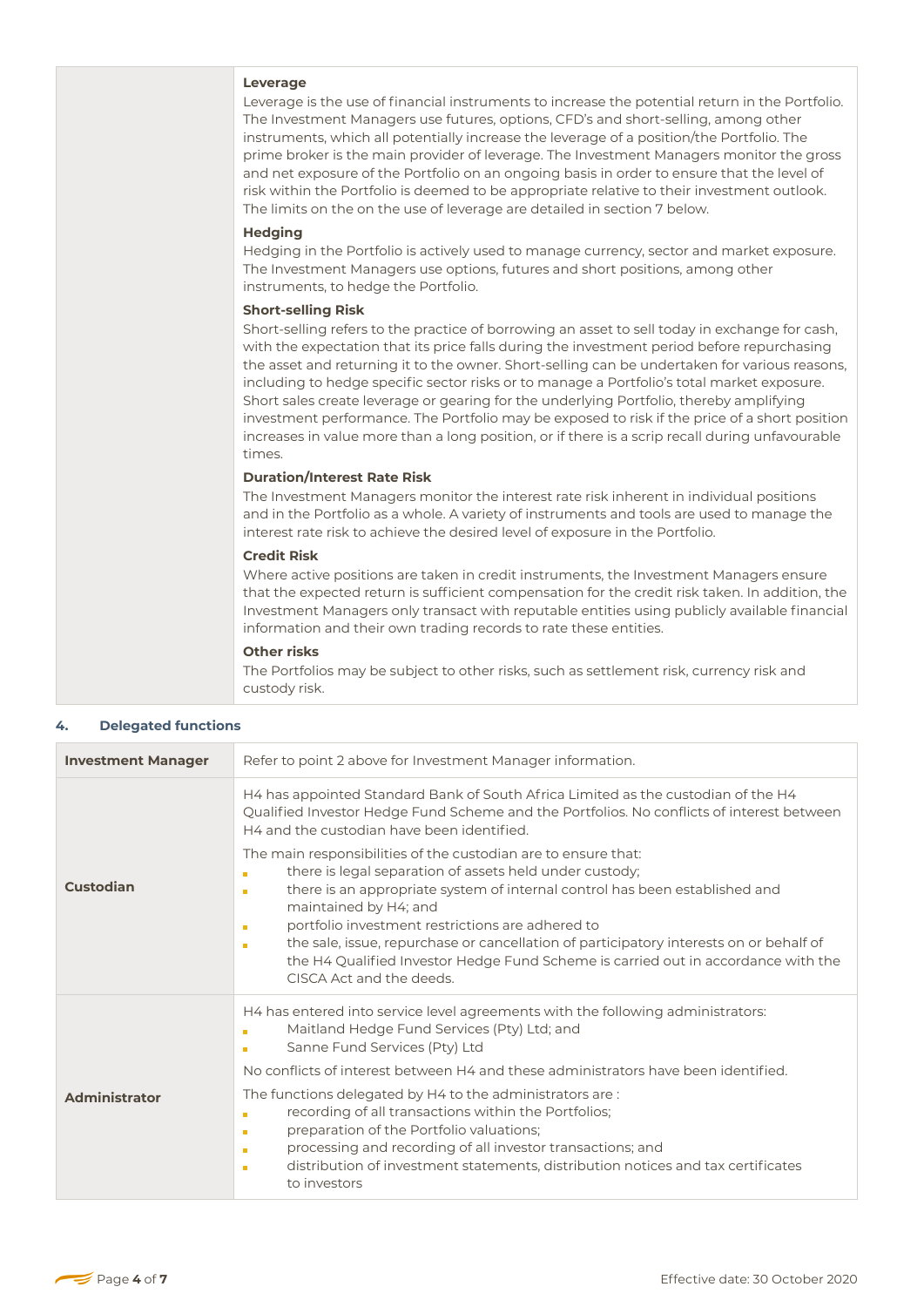| <b>Prime Broker</b>                                                                     | H4 has appointed Legae Peresec (Pty) Ltd as the prime broker to the Portfolios. No conflicts<br>of interest between H4 and the prime broker have been identified.<br>The functions delegated by H4 to the prime broker are:<br>trade clearing and settlement;<br>×<br>securities lending;<br>×<br>financing and provision of leverage;<br><b>CO</b><br>capital introduction; and<br>×<br>customised technology and operational support<br>× |
|-----------------------------------------------------------------------------------------|---------------------------------------------------------------------------------------------------------------------------------------------------------------------------------------------------------------------------------------------------------------------------------------------------------------------------------------------------------------------------------------------------------------------------------------------|
| <b>Depositories</b>                                                                     | H4 has appointed Legae Peresec Nominees (Pty) Ltd as the depository to the Portfolios. No<br>conflicts of interest between H4 and the depository have been identified.<br>The depository is responsible for the safe-keeping of assets. Peregrine Nominees (Pty) Ltd<br>has sub-delegated the safe-keeping of offshore assets to the Bank of New York.                                                                                      |
| <b>Management of</b><br>conflict of interests<br>with regards to<br>delegated functions | H4 has adopted a formal Conflict of Interest Management Policy that requires that<br>identified actual and potential conflicts of interest are recorded in a register by the H4<br>Compliance Officer and managed in terms of the policy. Where the conflict cannot be<br>avoided, H4 management must ensure that sufficient controls are put in place to manage<br>the identified conflict of interests.                                   |

## **5. Portfolio service providers**

| <b>Auditor</b>           | H4 has appointed Deloitte & Touche as the auditors of the H4 Qualified Investor Hedge<br>Fund Scheme and the Portfolios.<br>The auditors are responsible for obtaining reasonable assurance that the financial state-<br>ments are free from material misstatement, whether due to fraud and error, and to issue<br>an auditor's report that includes their opinion. |
|--------------------------|----------------------------------------------------------------------------------------------------------------------------------------------------------------------------------------------------------------------------------------------------------------------------------------------------------------------------------------------------------------------|
| <b>Risk Data Service</b> | H4 has appointed RisCura Analytics (Pty) Ltd to prepare daily risk & compliance monitoring                                                                                                                                                                                                                                                                           |
| <b>Provider</b>          | reports for H4.                                                                                                                                                                                                                                                                                                                                                      |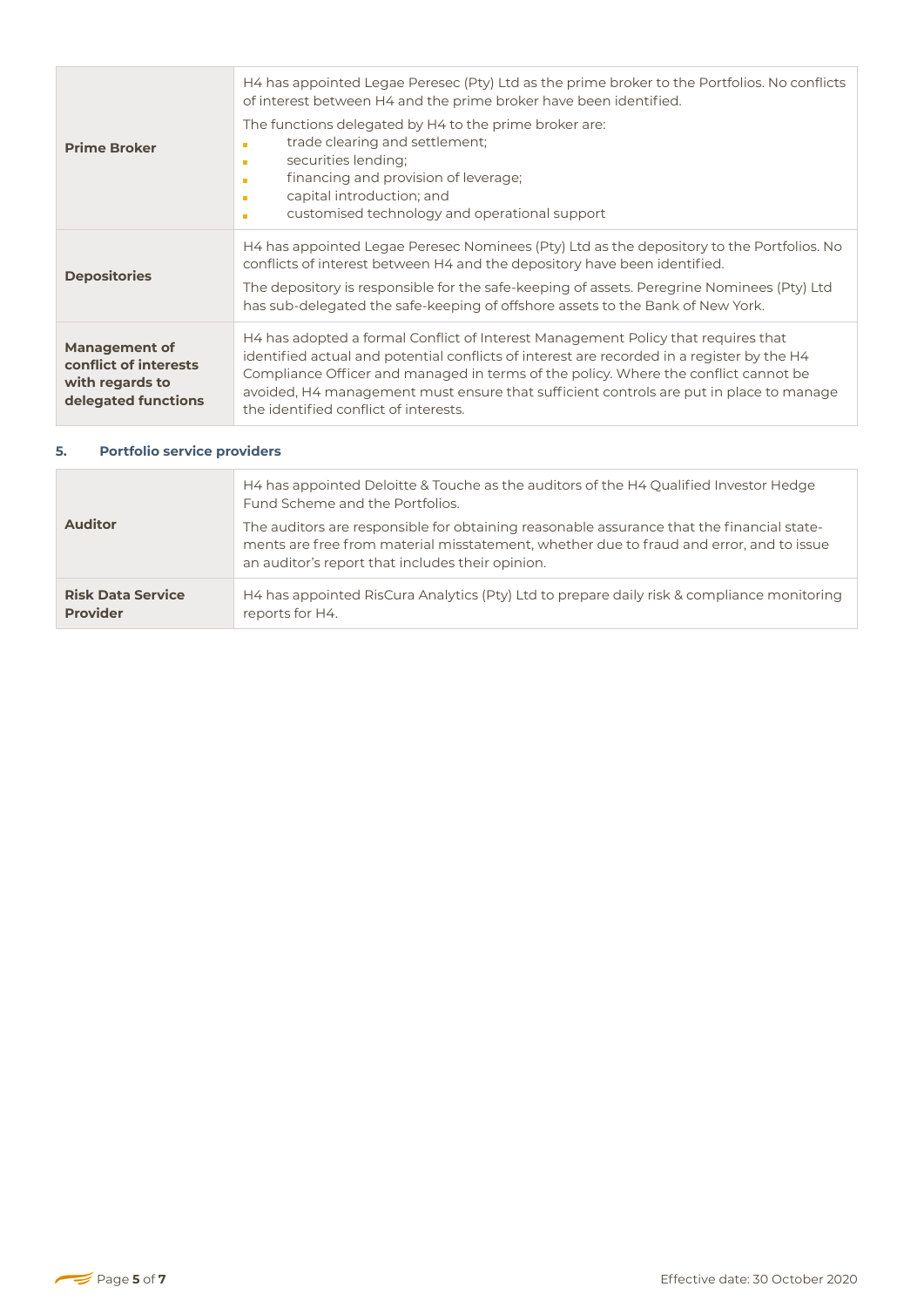### **6. Specific portfolio information**

| Net real estate exposure                  | Peregrine Capital High Growth H4 QI<br><b>Hedge Fund</b>                                                                                                                                                                            | Peregrine Capital Pure Hedge H4 QI<br><b>Hedge Fund</b>                                                                                                                                                                                                                                                                          | Peregrine Capital Dynamic Alpha H4 QI<br><b>Hedge Fund</b>                                                 |  |
|-------------------------------------------|-------------------------------------------------------------------------------------------------------------------------------------------------------------------------------------------------------------------------------------|----------------------------------------------------------------------------------------------------------------------------------------------------------------------------------------------------------------------------------------------------------------------------------------------------------------------------------|------------------------------------------------------------------------------------------------------------|--|
| Date of establishment<br>of the Portfolio | 1 December 2016                                                                                                                                                                                                                     | 1 December 2016                                                                                                                                                                                                                                                                                                                  | 1 August 2016                                                                                              |  |
| Service charge - management fee           |                                                                                                                                                                                                                                     |                                                                                                                                                                                                                                                                                                                                  |                                                                                                            |  |
| <b>Percentage charged</b>                 | H4 shall earn a maximum management fee of<br>1.73% (per annum, excluding VAT).                                                                                                                                                      | H4 shall earn a maximum management fee of<br>1.23% (per annum, excluding VAT).                                                                                                                                                                                                                                                   | H4 shall earn a maximum management fee of<br>1.23% (per annum, excluding VAT).                             |  |
| <b>Calculation</b><br>methodology         | The management fees shall be calculated and accrued monthly by multiplying NAV by such percentage divided by 12                                                                                                                     |                                                                                                                                                                                                                                                                                                                                  |                                                                                                            |  |
| <b>Payment frequency</b>                  | The management fee is paid monthly.                                                                                                                                                                                                 |                                                                                                                                                                                                                                                                                                                                  |                                                                                                            |  |
| Service charge - performance fee          |                                                                                                                                                                                                                                     |                                                                                                                                                                                                                                                                                                                                  |                                                                                                            |  |
| Service charge -<br>performance fee       | H4 shall earn a performance fee of 20%<br>(excluding VAT) of the net return generated in<br>the Portfolio.                                                                                                                          | H4 shall earn a performance fee of 20%<br>(excluding VAT) of the net return generated in<br>the Portfolio above the hurdle rate.                                                                                                                                                                                                 | H4 shall earn a performance fee of 20%<br>(excluding VAT) of the net return generated in<br>the Portfolio. |  |
| <b>Hurdle</b>                             | N/A                                                                                                                                                                                                                                 | The hurdle rate is the Short Term<br>1.1.<br>Fixed Interest ("STEFI") Call Deposit Index<br>as quoted by Bloomberg (Screen code:<br>STEFOCAD <index>) and is calculated as the<br/>percentage growth in STEFI as measured<br/>at the start and the end of each calendar<br/>quarter.<br/>2. The hurdle resets quarterly.</index> | N/A                                                                                                        |  |
| <b>Accrual frequency</b>                  | Performance fees are calculated and accrued monthly based on the performance achieved during the month.                                                                                                                             |                                                                                                                                                                                                                                                                                                                                  |                                                                                                            |  |
| <b>Payment frequency</b>                  | Performance fees are be payable quarterly (at the end of March, June, September and December) or on the Investor's withdrawal, switch or outright<br>cession from the Portfolio.                                                    |                                                                                                                                                                                                                                                                                                                                  |                                                                                                            |  |
| <b>High Water Mark</b>                    | The high water mark principle is applied                                                                                                                                                                                            |                                                                                                                                                                                                                                                                                                                                  |                                                                                                            |  |
| <b>Equalisation</b>                       | Equalisation is an accounting methodology designed to ensure that H4 is paid the correct performance fee and that the performance fee is fairly<br>allocated between investors in the Portfolio. Adjustment equalisation is applied |                                                                                                                                                                                                                                                                                                                                  |                                                                                                            |  |
| Cap                                       | There is no cap on the performance fee.                                                                                                                                                                                             |                                                                                                                                                                                                                                                                                                                                  |                                                                                                            |  |